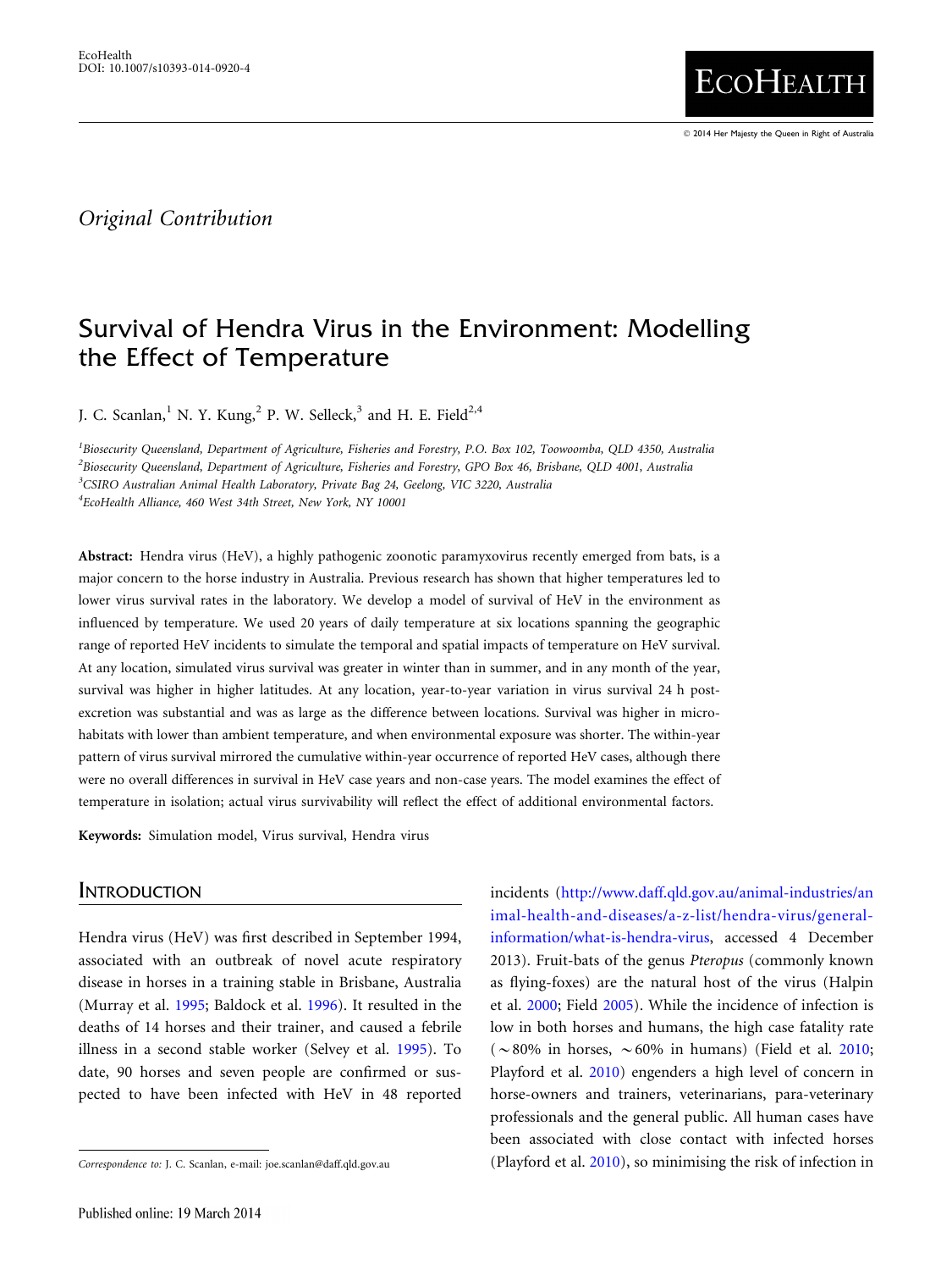humans is predicated on minimising infection in horses. Horses are putatively infected following mucosal contact with infectious flying-fox excreta or body fluids (Field et al. [2000](#page-9-0); Halpin et al. [2000\)](#page-9-0). While a vaccine for horses has recently become available [\(http://www.qldhorsecouncil.](http://www.qldhorsecouncil.com/Hendra-Virus/Hendra-Vaccine.aspx) [com/Hendra-Virus/Hendra-Vaccine.aspx](http://www.qldhorsecouncil.com/Hendra-Virus/Hendra-Vaccine.aspx), accessed 4 August 2013), uptake has been limited, with a little over a quarter of the estimated horse population at risk in eastern Australia having been vaccinated to 30 October 2013, notwithstanding encouragement from government, the veterinary profession and the horse industry. (Kung et al. [2013](#page-9-0); [http://www.queenslandcountrylife.com.au/news/agri](http://www.queenslandcountrylife.com.au/news/agriculture/general/news/hendra-vaccine-hits-150k/2676692.aspx) [culture/general/news/hendra-vaccine-hits-150k/2676692.](http://www.queenslandcountrylife.com.au/news/agriculture/general/news/hendra-vaccine-hits-150k/2676692.aspx) [aspx,](http://www.queenslandcountrylife.com.au/news/agriculture/general/news/hendra-vaccine-hits-150k/2676692.aspx) accessed 4 December 2013). Thus, emphasis remains on reducing horse exposure to infection.

Flying-foxes can excrete virus at any time of year, and while equine cases have been recorded in most months, the majority occur from June to August (the Australian winter), suggesting that certain ecological and/or environmental factors might contribute to a greater risk of infection at this time (Field et al. [2011](#page-9-0)).

A previous experimental study exploring HeV survival in the laboratory environment found that viral load decreased more rapidly with desiccation, at lower pH, in urine rather than in fruit and at higher temperatures (Fogarty et al. [2008\)](#page-9-0). We used data from this previous study and from our own laboratory study to develop a simulation model of the effect of temperature on HeV survival in the environment. We used the model to explore implications of relative HeV infection risk under a number of practical scenarios—specifically, at different latitudes, in different years, at different times of year and in different microclimates. Additional environmental factors undoubtedly influence HeV survival in the environment, but a lack of empirical data precluded their inclusion in the model.

# **METHODS**

#### The Laboratory Study

HeV was cultured in Vero cells from lung tissue collected from infected horses on the original case property (in the Brisbane suburb of Hendra) during the first recorded outbreak in 1994. Vero cells were grown to 100% confluency in Earles Minimum Essential Medium pH 7.2 (EMEM) supplemented with 5% foetal calf serum (FCS). Virus inoculum was diluted in EMEM supplemented with 1% FCS; 5 mL was added to each 150 cm<sup>3</sup> flask of cells and the flask was incubated at  $37^{\circ}$ C for 1 h. After incubation, the inoculum was discarded and the remaining inoculum washed off with EMEM. Fifty millilitres of EMEM supplemented with 1% FCS was added to each flask and the flasks incubated at 37°C. When the cytopathogenic effect neared 100%, the tissue culture supernatant (TCSN) was poured off, clarified by centrifugation at  $10,000 \times g$  for 10 min and stored in 0.5 mL volumes in sterile tubes. Eight tubes were titrated in Vero cells prior to treatment. Briefly, tenfold dilutions from  $10^{-1}$  to  $10^{-8}$  of each TCSN were made in EMEM without FCS. Then, 50 µL of each dilution was added to ten wells of a flat-bottomed microtitre plates (Nunc), followed by 50  $\mu$ L of EMEM without FCS and 100 µL of Vero cells in EMEM with 10% FCS. The plates were incubated at  $37^{\circ}$ C for 3 days and the presence or absence of cytopathic effect in each well recorded. The titre in  $TCID_{50}/mL$  in each tube was calculated by the method of Reed and Muench ([1938](#page-9-0)).

Thirty tubes were placed at each of three temperatures—56°C, 22°C (room temperature) and 4°C. At specific times, two tubes were removed and the HeV titrated in Vero cells. The removal times for tubes stored at 56°C were at 10-min intervals starting at 10 min post-treatment while the removal times for the tubes stored at 22 and 4°C were at weekly intervals starting from 1 week post-treatment. At the time of removal, the residual virus in each tube was titrated in Vero cells in sterile, flat-bottomed microtitre plates as described above. All work was done at the CSIRO Australian Animal Health Laboratories, Geelong, Australia under Physical Containment Level 4 conditions.

An exponential decay model was fitted to the first five data points for each temperature and explained 94, 93 and 81% of the variation for 56, 22 and  $4^{\circ}$ C, respectively (Fig. [1\)](#page-2-0). The half-life at each temperature was calculated from the regression—1.85, 50.2 and 308 h for 56, 22 and  $4^{\circ}$ C.

#### The Model

Our model was constructed using STELLA software Version 9.1.4 (<http://www.iseesystems.com/>). The model simulated the amount of HeV surviving at hourly intervals over 4 days with the rate of loss being a function of temperature based on our own laboratory work and on published information (Fogarty et al. [2008\)](#page-9-0). The effect of temperature was obtained from a regression of half-life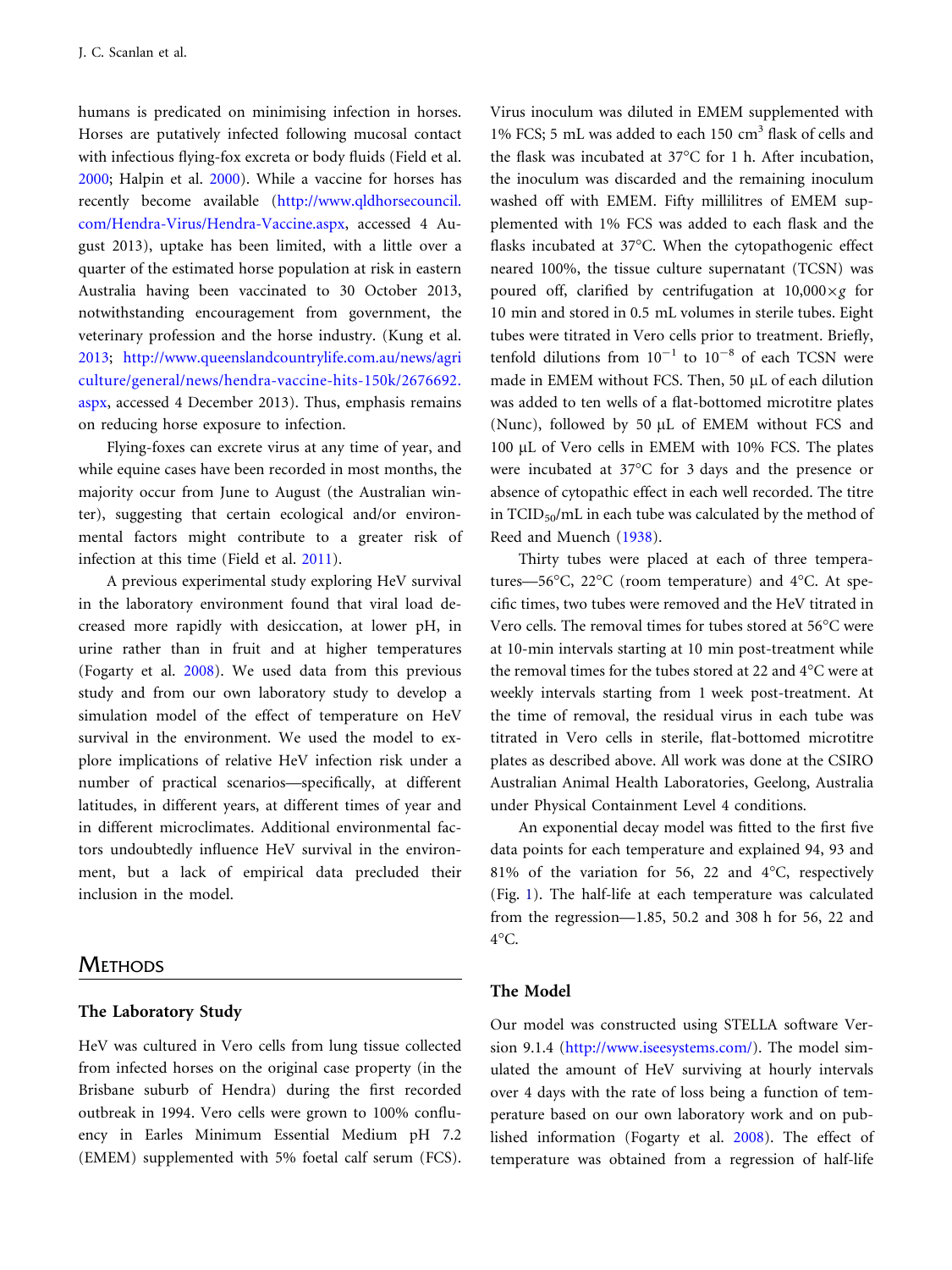<span id="page-2-0"></span>

Figure 1. The change in Hendra virus titre over time at a 56°C, b 22°C and c 4°C (note the log<sub>e</sub> scale for Y-axis and the different time intervals for the highest temperature).

against temperature (Fig. 2). The half-life at each hour over the 4 days was calculated from the polynomial regression line in Figure 2 by randomly choosing a normally distributed value within the 95% prediction interval around the regression line for the estimated temperature at that hour. The breakdown rate for each hour was calculated from these half-life values.

The temperature change through the day was estimated from maximum and minimum temperatures (Table [1\)](#page-3-0) obtained from the SILO database ([http://www.](http://www.longpaddock.qld.gov.au/silo/) [longpaddock.qld.gov.au/silo/,](http://www.longpaddock.qld.gov.au/silo/) accessed 19 November 2013) for each location (below) for 1993 to 2012. We used data from the first 4 days of each month for simulations. The change in temperature was simulated as a cosine wave with the minimum temperature being at 3 a.m. and the



Figure 2. Half-life (h) of Hendra virus at a range of temperatures in the laboratory (derived from data in Fogarty et al. [\(2008\)](#page-9-0) and laboratory analyses here—see Fig. 1) (note the loge scale for Y-axis)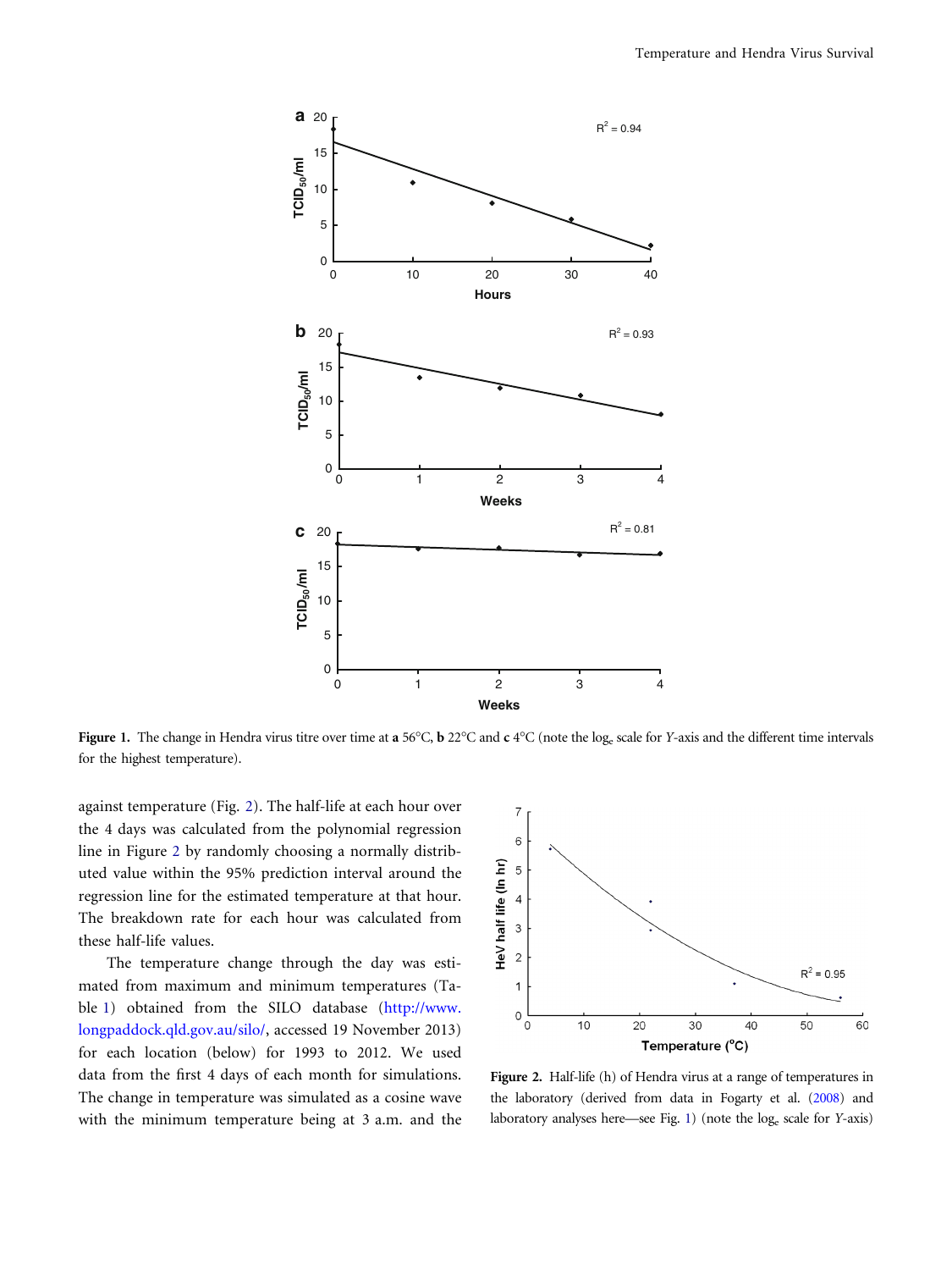| Month     | Cairns |      | Townsville |      | Mackay |      | Rockhampton |      | Murwillumbah |      | Kempsey |      |
|-----------|--------|------|------------|------|--------|------|-------------|------|--------------|------|---------|------|
|           | Max    | Min  | Max        | Min  | Max    | Min  | Max         | Min  | Max          | Min  | Max     | Min  |
| January   | 31.5   | 23.9 | 31.7       | 24.5 | 30.2   | 23.9 | 32.3        | 22.5 | 29.5         | 20.0 | 26.3    | 18.6 |
| February  | 31.2   | 24.1 | 31.4       | 24.6 | 30.8   | 24.3 | 31.8        | 22.6 | 29.1         | 19.9 | 26.3    | 18.7 |
| March     | 30.7   | 23.3 | 31.3       | 23.4 | 29.5   | 23.4 | 31.2        | 21.1 | 28.0         | 18.4 | 25.5    | 17.4 |
| April     | 29.5   | 21.9 | 30.2       | 20.9 | 28.1   | 21.1 | 29.2        | 18.4 | 25.9         | 15.8 | 23.5    | 14.7 |
| May       | 27.9   | 19.9 | 28.1       | 17.6 | 25.7   | 19.1 | 26.5        | 14.4 | 23.5         | 12.5 | 20.8    | 11.4 |
| June      | 26.5   | 18.4 | 26.1       | 15.2 | 23.0   | 15.8 | 24.0        | 11.8 | 21.2         | 10.2 | 18.5    | 9.6  |
| July      | 26.1   | 17.1 | 25.6       | 13.8 | 22.0   | 13.2 | 23.7        | 10.4 | 21.1         | 9.0  | 17.9    | 8.3  |
| August    | 26.8   | 17.3 | 26.3       | 14.6 | 21.8   | 12.6 | 25.1        | 11.4 | 22.6         | 9.2  | 19.2    | 8.8  |
| September | 28.6   | 18.8 | 28.2       | 17.8 | 24.1   | 17.5 | 28.0        | 14.5 | 25.3         | 12.1 | 21.1    | 10.6 |
| October   | 29.9   | 20.9 | 29.8       | 21.1 | 26.9   | 19.1 | 29.9        | 17.6 | 26.5         | 14.5 | 22.7    | 13.3 |
| November  | 30.9   | 22.5 | 30.9       | 23.1 | 28.8   | 21.2 | 31.2        | 19.8 | 27.6         | 17.1 | 24.3    | 15.6 |
| December  | 31.5   | 23.7 | 31.7       | 24.5 | 30.5   | 22.2 | 32.2        | 21.6 | 28.8         | 18.8 | 25.5    | 17.4 |

<span id="page-3-0"></span>Table 1. Mean maximum and mean minimum temperatures for first 4 days of each month for six locations at which survival of Hendra virus was simulated.

maximum at 3 p.m. At each hour, the breakdown rate for that temperature was applied. It is acknowledged that on particular days, the minimum and maximum temperatures may occur at times that differ from this and that there may be departures from a cosine wave during any particular day. However, this simplification is unlikely to alter our results in any meaningful manner. Data on hourly temperature are not readily available for the span of years, nor for the six HeV incident locations which we used in our model (Cairns, Townsville, Mackay, Rockhampton (all Queensland), Murwillumbah and Kempsey, New South Wales—Fig. 3). The locations span the latitudinal range of reported HeV incidents, and cover the range of temperatures likely to be experienced by HeV excreted into the environment.

Within the model, we assumed virus was initially excreted at the coolest time of the night (i.e. 3 a.m.), except in the third experiment where we examined the effect of specified excretion times.

# The Simulations

A series of simulations (below) examined different aspects of the influence of temperature on HeV survival. Virus survival at 24 h after initial excretion was used as the measure to compare the effect of location, year, season and microclimate.



Figure 3. Sites of reported Hendra virus incidents in Queensland and New South Wales and the six locations used for simulations.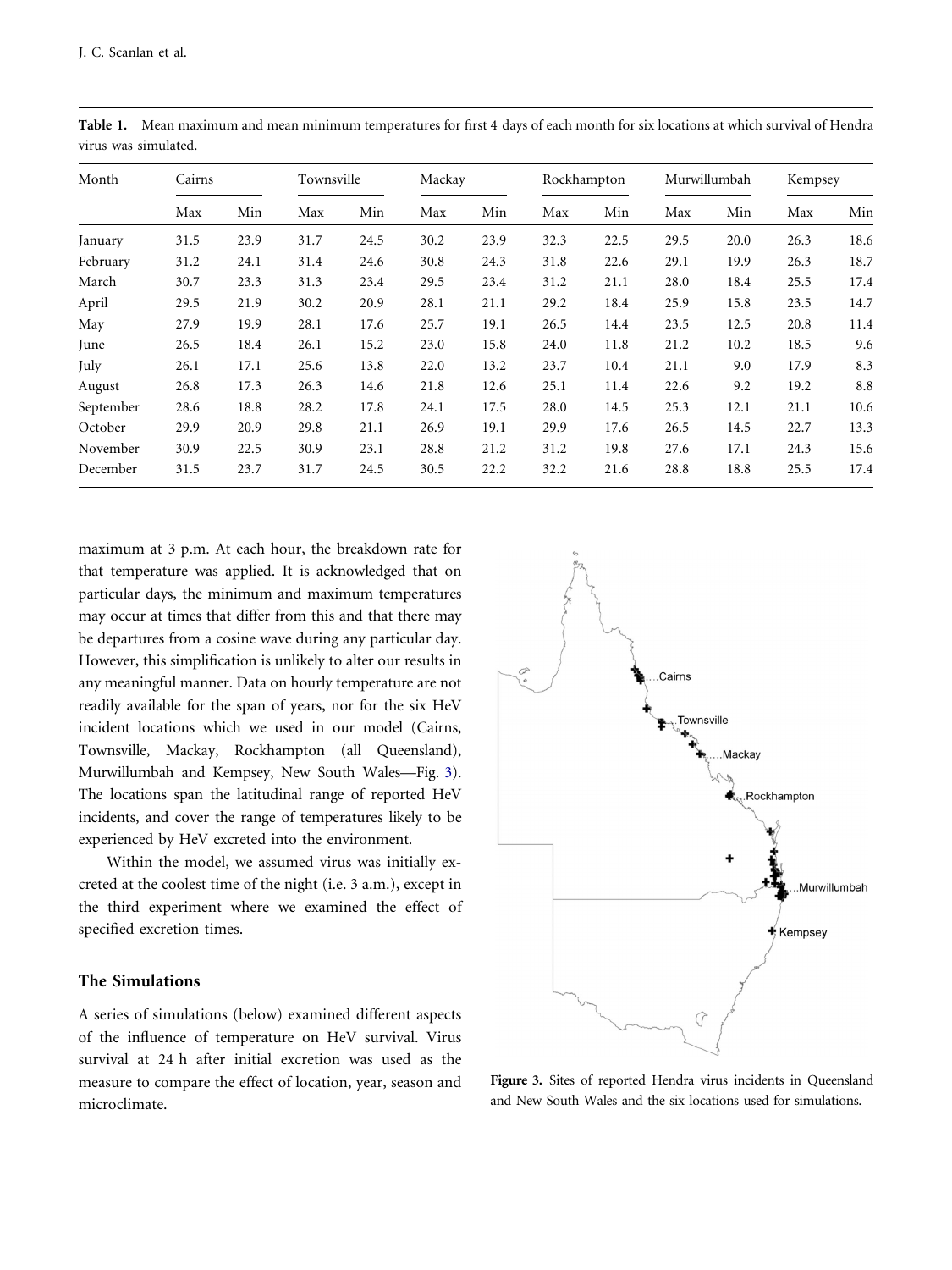- <span id="page-4-0"></span>(1) The overall effect of location was examined by using long-term means for maximum and minimum temperatures for the first 4 days of each month of the year at each location (Table [1\)](#page-3-0). Additionally, the simulated mean virus survival rates for each month at each location were compared with the cumulative monthly occurrence of equine HeV cases (current till end of November 2013).
- (2) At each location, simulated virus survival was estimated for each season for 1993–2012 (using January, April, July and October to represent summer, autumn, winter and spring mid-points, respectively). This provided an indication of the inter-year variation for the same month of year.
- (3) We then examined relative virus survival to midday following initial excretion at five preceding timepoints over a 12-h period—6 p.m. on previous day, 9 p.m., at midnight, 3 a.m. and at 6 a.m. This was done for summer (January) and for winter (July) at Rockhampton (other locations gave similar patterns of results, but with different magnitudes—data not shown).
- (4) To examine possible microclimatic effects, we lowered the maximum temperature by 1, 2, 3, 4 and  $5^{\circ}$ C to determine the effect on HeV survival at 24 h. This was done for summer and winter at Rockhampton.
- (5) We compared mean monthly survival for Hendra case years and non-case years for all locations to determine if there were any consistent differences between HeV survival in years when equine cases were reported (1994, 1995, 1999, 2004, 2006–2013) and in years when no equine cases were reported.

# **RESULTS**

Simulated survival of HeV in the environment varies substantially between locations (for the same month) and between seasons (for the same location) (Fig. 4). We chose virus survival at 24 h after initial excretion as a logical comparative measure, but other durations would have given qualitatively similar results. With location, there is a trend of increasing virus survival from north to south, paralleling the decreasing mean temperature gradient (Table [1\)](#page-3-0). In Cairns in summer, the mean survival is 9% after 24 h, whereas survival is 71% for winter in Kempsey. For season, there is a similar pattern of virus survival at each location, being highest in winter (July), generally followed by spring (October) and autumn (April), and lowest in summer (January).

The general pattern in HeV survival shows a decline over the 4-day simulation period, with the rate of decline being most rapid in summer and least in winter, as illustrated by the Rockhampton data (Fig. [5](#page-5-0)a). Other months showed intermediate patterns of decline (data not shown). The ranking of the locations in terms of HeV survival remains the same over the 4-day simulation period (Fig. [5b](#page-5-0)). After 4 days, the highest survival was 29% in July (the month with the highest overall survival) for Kempsey (the location furthest south).

The variation in survival of HeV at a particular location over the 20-year simulation period was quite marked (Table [2\)](#page-5-0). In general, the largest variation in survival was in July, with all locations showing at least 30% difference



Figure 4. Mean survival of Hendra virus at 24 h after excretion for six locations and for four seasons. Vertical bars show the standard errors when actual temperatures over the last 20 years are used.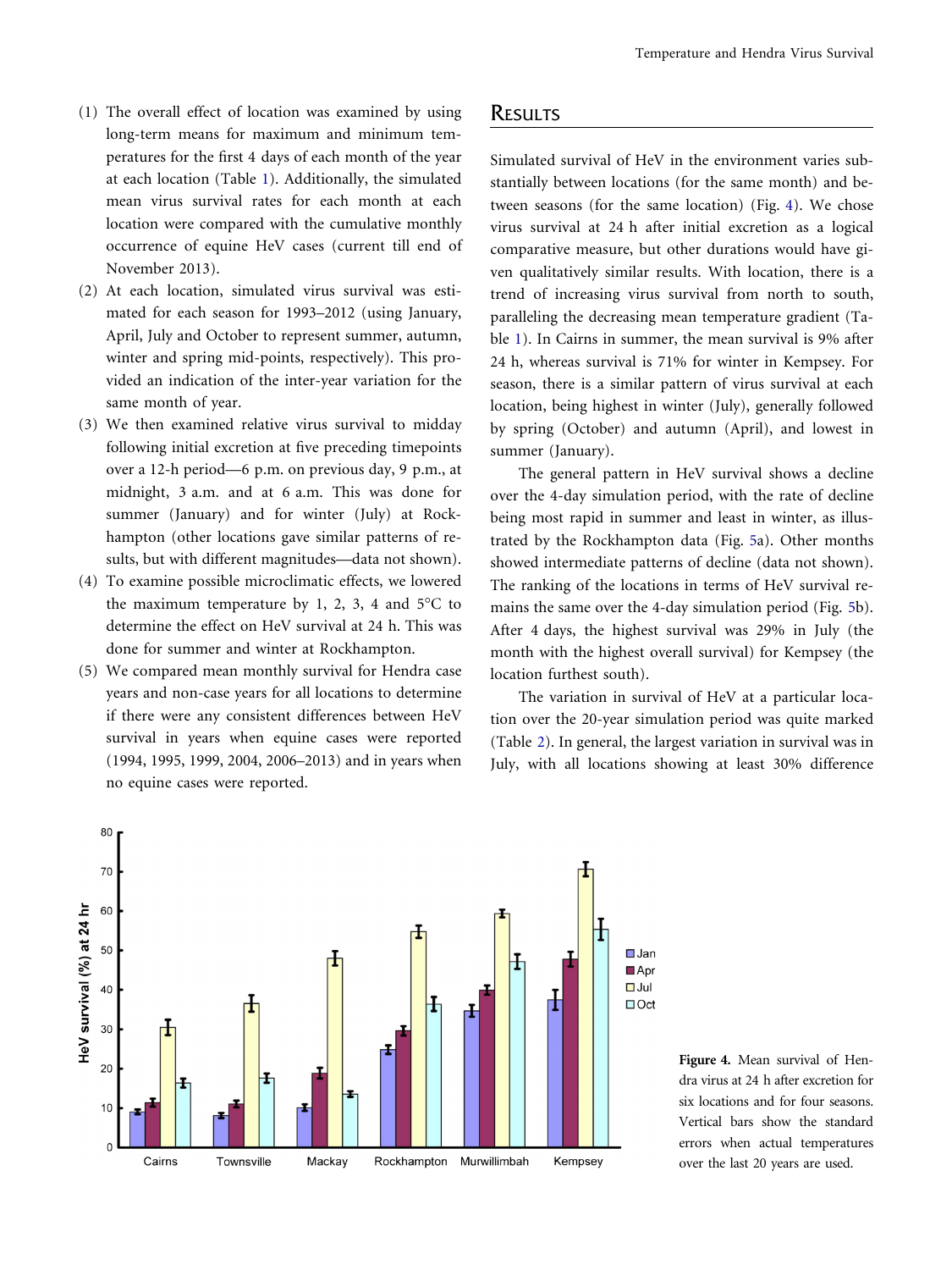<span id="page-5-0"></span>

Figure 5. Pattern of Hendra virus survival over a 4-day period after excretion showing the mean for 1993–2012 simulated for a each season at Rockhampton and b all locations in July. Vertical bars show the standard errors.

| locations for the period 1993–2012. |                   |                   |                     |                      |  |  |  |  |  |
|-------------------------------------|-------------------|-------------------|---------------------|----------------------|--|--|--|--|--|
|                                     | Summer-January    | Autumn—April      | Winter—July         | Spring—October       |  |  |  |  |  |
| Cairns                              | $23.5(5.0-28.5)$  | $22.1(8.3-30.4)$  | $41.1(16.6-59.7)$   | $23.8(15.2-39.0)$    |  |  |  |  |  |
| Townsville                          | $26.2(6.6-32.8)$  | $26.2(10.1-36.3)$ | $42.2(23.8-66.0)$   | $30.9(11.0-41.9)$    |  |  |  |  |  |
| Mackay                              | $27.6(8.1-35.7)$  | $29.7(13.3-43.0)$ | $45.5(32.9 - 78.4)$ | $21.2(14.5-35.7)$    |  |  |  |  |  |
| Rockhampton                         | $31.4(8.3-39.7)$  | $36.2(4.1-40.3)$  | $44.9(31.4-76.3)$   | $44.4(8.5-52.9)$     |  |  |  |  |  |
| Murwillumbah                        | $41.3(13.5-54.8)$ | $27.1(21.6-48.7)$ | $40.3(48.6 - 88.9)$ | 54.6 $(13.6 - 68.2)$ |  |  |  |  |  |

Kempsey 50.8 (10.3–61.1) 31.3 (30.2–61.5) 29.7 (52.9–82.6) 41.6 (29.8–71.4)

Table 2. Range (minimum–maximum) in seasonal percentage survival of Hendra virus (24 h after environmental exposure) at six locations for the period 1993–2012.

between maximum and minimum survival after 24 h. The single widest variation was for Murwillumbah in October with a range of 54.6%.

In all circumstances, the longer the period of environmental exposure, the lower is the survival. However, considerable differences in virus survival due to time of excretion within a 12-h period occur with the greatest difference being between July (highest survival; modest variation between excretion times) and January (lowest overall survival; highest variation due to time of excretion) (Fig. [6\)](#page-6-0). The lowest survival simulated was 36% being for the hottest period (January) and the longest post-excretion period (18 h; 6 p.m.).

Actual temperature varies at a particular point within a location due to factors such as shade, air flow and other microclimatic factors. Figure [7](#page-6-0) shows the simulated effect of a reduction in maximum temperatures of up to 5°C for each season in Rockhampton. A 5°C reduction in maximum temperature gives rise to about a 10% increase in HeV survival after 24 h during all seasons of the year. The seasonal difference in virus survival is again evident.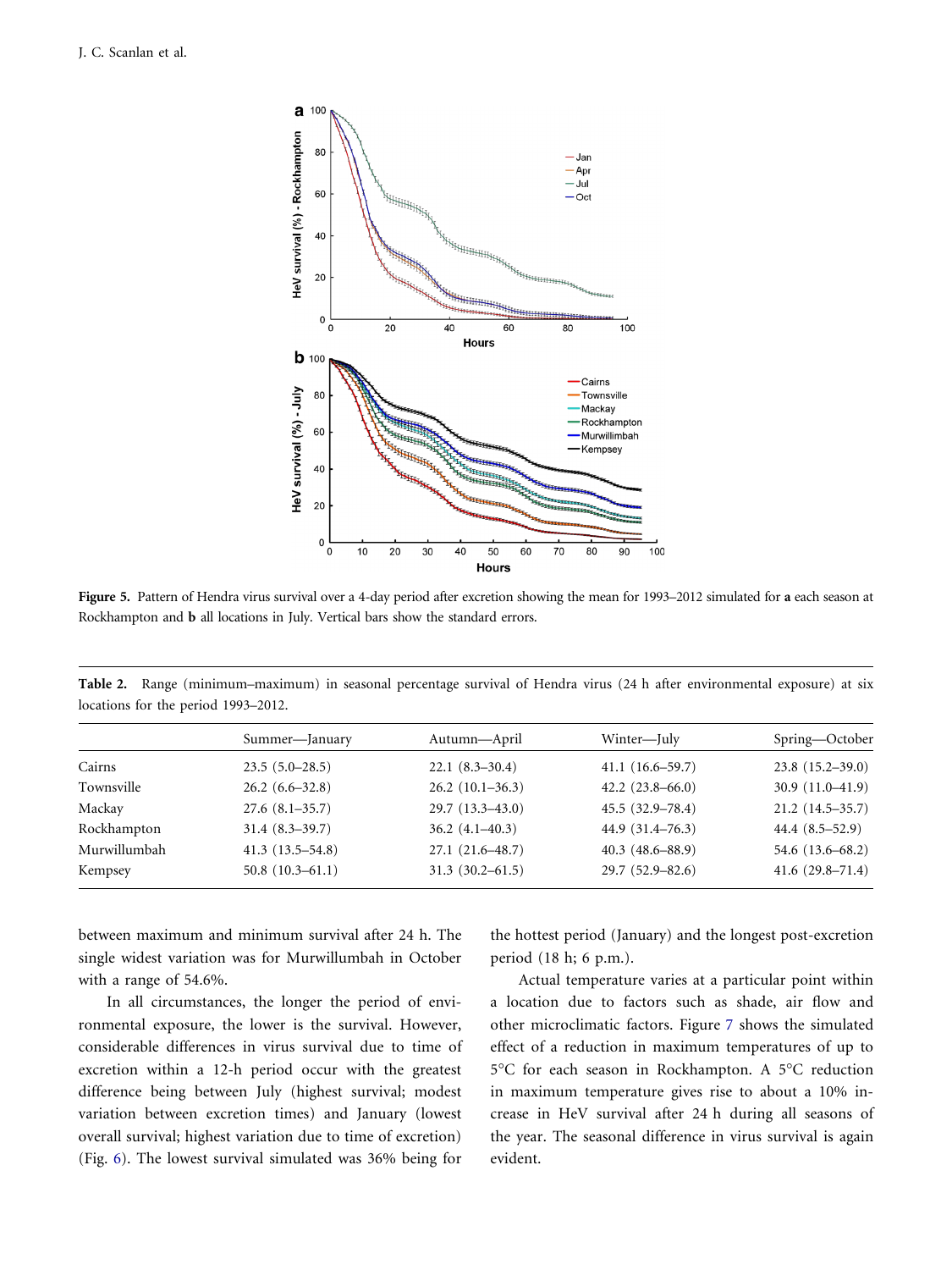<span id="page-6-0"></span>

Figure 6. The effect of timing of excretion of virus on survival of Hendra virus in urine to midday for five excretion times at Rockhampton for all seasons at Rockhampton (vertical bars show standard errors when actual temperatures for 1993–2012 are used).



Figure 7. The survival of Hendra virus at 24 h after excretion at Rockhampton during summer and winter as influenced by a reduction in maximum temperature of up to 5°C. Vertical bars standard errors when actual temperatures for 1993–2012 are used.

The monthly pattern of HeV survival in the environment at 24 h after excretion (Fig. 8b) follows the general cumulative monthly occurrence of equine HeV cases reported in eastern Australia (Fig. 8a). One apparent anomaly is the absence of reported equine cases during March and April, when simulated survival during this period is very similar to that during the October–December period. The other notable feature is that the peak in cases during June–July–August is more pronounced than the increase in survival of HeV at this time of year.



Figure 8. a The cumulative annual pattern of Hendra virus equine cases in Australia and b the annual pattern of Hendra virus survival at 24 h after excretion. Vertical bars show the range of simulated values using mean monthly temperatures for the six locations.

There were no significant differences between mean survival for the same months in case years and non-case years (data not shown).

# **DISCUSSION**

HeV infection in horses likely has a complex causality, as typically do most emerging infectious diseases of wildlife origin (Daszak et al. [2000;](#page-8-0) Dobson and Foufopoulos [2001;](#page-8-0) Li et al. [2005](#page-9-0)). Yet few papers to date have explored potential environmental drivers for HeV emergence (Fogarty et al. [2008;](#page-9-0) McFarlane et al. [2011\)](#page-9-0). In this study, we used a simulation modelling approach to demonstrate the influence of temperature on HeV survival in the environment.

We initially explored virus survival at six HeV incident locations along a 1,750-km latitudinal gradient from Cairns (16°60'S) in far north Queensland to Kempsey (32°05'S) in central New South Wales using actual temperatures for the first 4 days of the mid-month in each season over the last 20 years (Fig. [4](#page-4-0)). While (for logistical purposes) we limited this study to detailed consideration of six locations, all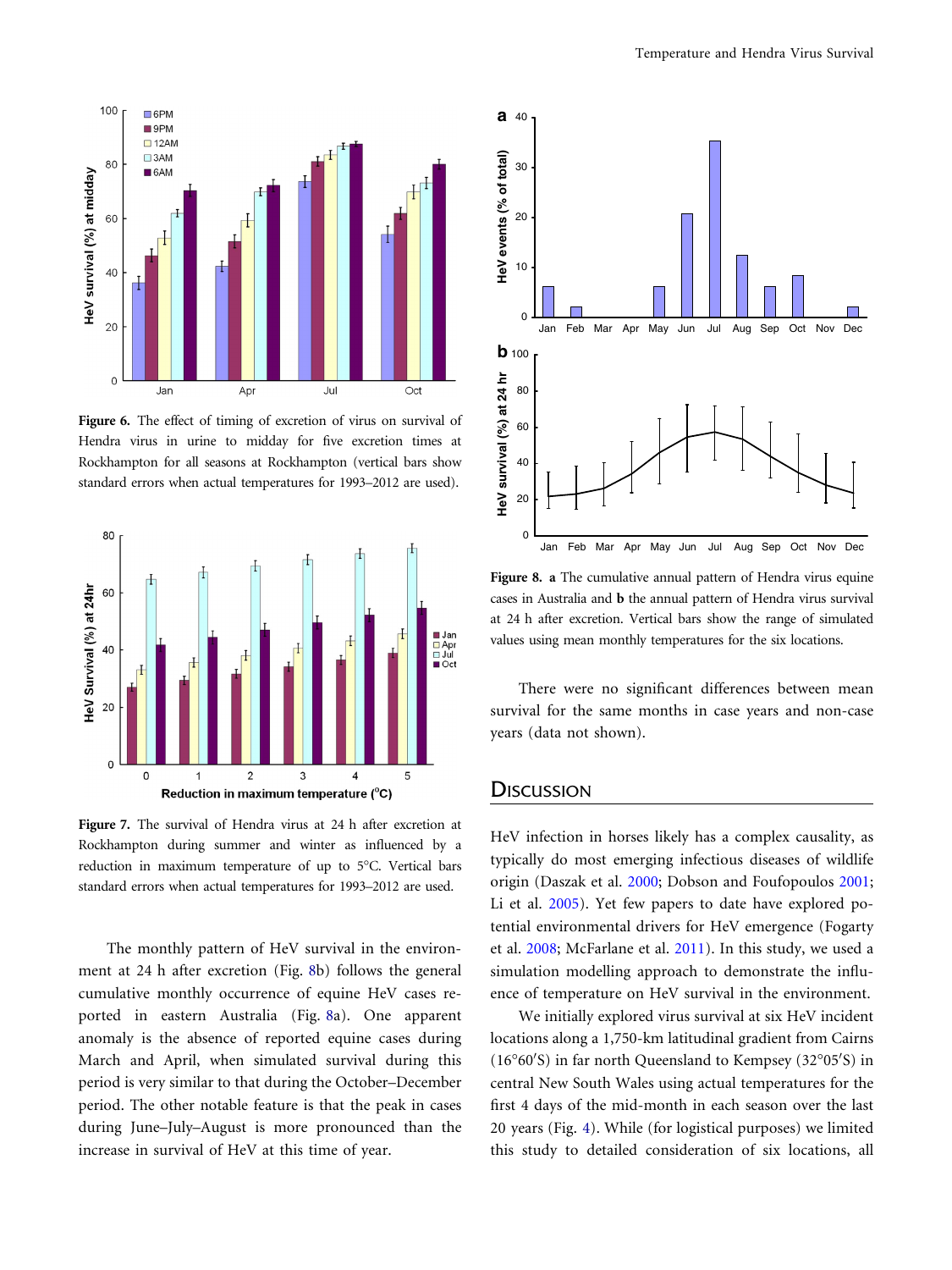reported incident locations are effectively within this gradient, thus our findings have broad relevance. The identified between-location trend of increasing virus survival from north to south was not unexpected, given the decreasing mean temperature gradient. Similarly, the seasonal association with virus survival was not unexpected, reflecting the within-year temperature profile. However, the magnitude of within-location temperature variability (and subsequent differences in survival—Table [2\)](#page-5-0) over the 20-year period was quite large and may offer a fundamental insight into the spatially sporadic nature of equine HeV cases. Temperatures conducive to substantial HeV survival can occur in any of the locations used in this study and in many/most months of the year.

The city of Rockhampton in central Queensland was the focus of two recent HeV incidents, the first in late May 2012 and the second in mid-July 2012. We used data from the Rockhampton weather station to examine the effect of a number of biologically plausible temperature scenarios on the survival of HeV. The findings reiterate the expected longer virus survival in winter, but also reveal that even in mid-summer, survival may be high in particular years (Table [2\)](#page-5-0). Thus, temperature variability could contribute to the explanation of the occasional occurrence of equine cases outside the predominant Australian winter temporal clustering.

When we examined the effect of the time of virus excretion during the night on survivability at midday, we found (as expected) that virus excreted 18 h earlier had a lower survival than virus excreted 12 h earlier, which in turn had a lower survival than virus excreted just 6 or 9 h earlier (Fig. [6\)](#page-6-0). However, the difference is surprisingly modest and less than the variation in survival between years for excretion at a single timepoint. This simulation was prompted by a common horse–owner query regarding a 'safe' time to return horses to a paddock where flying-foxes were active overnight. Our findings preclude a definitive answer to this question on the basis of temperature alone. Clearly, exposure risk decreases with temperature over time, but other environmental factors also influence risk. HeV is very sensitive to desiccation (Fogarty et al. [2008\)](#page-9-0). Multiple environmental factors contribute to desiccation (rainfall, humidity, UV index, microclimate) and undoubtedly influence HeV survival in the environment as well, but a lack of empirical data precluded their inclusion in our parsimonious model. In addition to environmental factors, ecological (Plowright et al. [2008](#page-9-0)) and husbandry factors (Kung et al. [2013](#page-9-0)) may also influence exposure risk.

At a practical level, the recommendations of Biosecurity Queensland ([http://www.daff.qld.gov.au/animal-industries/](http://www.daff.qld.gov.au/animal-industries/animal-health-and-diseases/a-z-list/hendra-virus/general-information/reducing-the-risk-for-horses) [animal-health-and-diseases/a-z-list/hendra-virus/general-in](http://www.daff.qld.gov.au/animal-industries/animal-health-and-diseases/a-z-list/hendra-virus/general-information/reducing-the-risk-for-horses) [formation/reducing-the-risk-for-horses](http://www.daff.qld.gov.au/animal-industries/animal-health-and-diseases/a-z-list/hendra-virus/general-information/reducing-the-risk-for-horses), accessed 5 August 2013) include excluding horses from paddocks where flying-foxes are active, and covering horse feed and water points. These provide overarching risk mitigation strategies.

In examining the potential significance of microclimate on virus survival, we found a trend of increased survival in a cooler microclimate. However, a 5°C temperature differential compared to ambient temperature, increased virus survival by less than the previously identified year-to-year variation. We included this simulation because, at a property or paddock level, there can be substantial differences in average temperatures between areas of woody vegetation and open grassland, and specifically between canopied areas and open patches of woodlands and forests common throughout coastal and sub-coastal areas of Queensland and New South Wales (DuPont [1997;](#page-9-0) Scanlan [2002](#page-9-0)).

There is higher survival of virus in mango pulp than in urine (Fogarty et al. [2008](#page-9-0)). Although there were insufficient data (Fogarty et al. [2008\)](#page-9-0) to develop a sound model on this aspect, preliminary modelling by one of the authors (JCS) suggested that the difference in survival is likely to be less than the variation between years for the respective media. If HeV survival in an organic medium (fruit debris, spats, faeces) is greater than in urine, and if these organic media also buffer virus from desiccation [another environmental factor influencing virus survival in experimental studies (Fogarty et al. [2008\)](#page-9-0)], then such material further prolongs virus survival. This rationale ratifies recommended risk management strategies to remove horse food and water points from underneath trees, to cover horse feed and water points, and to exclude horses from grazing underneath trees in which flying-foxes are feeding.

Our penultimate analysis looked at the within-year pattern of virus survival compared with the cumulative within-year pattern of equine HeV cases (Fig. [8](#page-6-0)). The former closely reflects the latter, indicating a strong correlation between lower temperature and infection risk. Such a correlation is biologically plausible, given that lower temperatures extend virus survival time, which in turn increases the 'window of opportunity' of effective exposure for a horse. While the findings of Fogarty et al. [\(2008](#page-9-0)) suggested such an association, their experimental study was limited to two temperature points. Our model is based on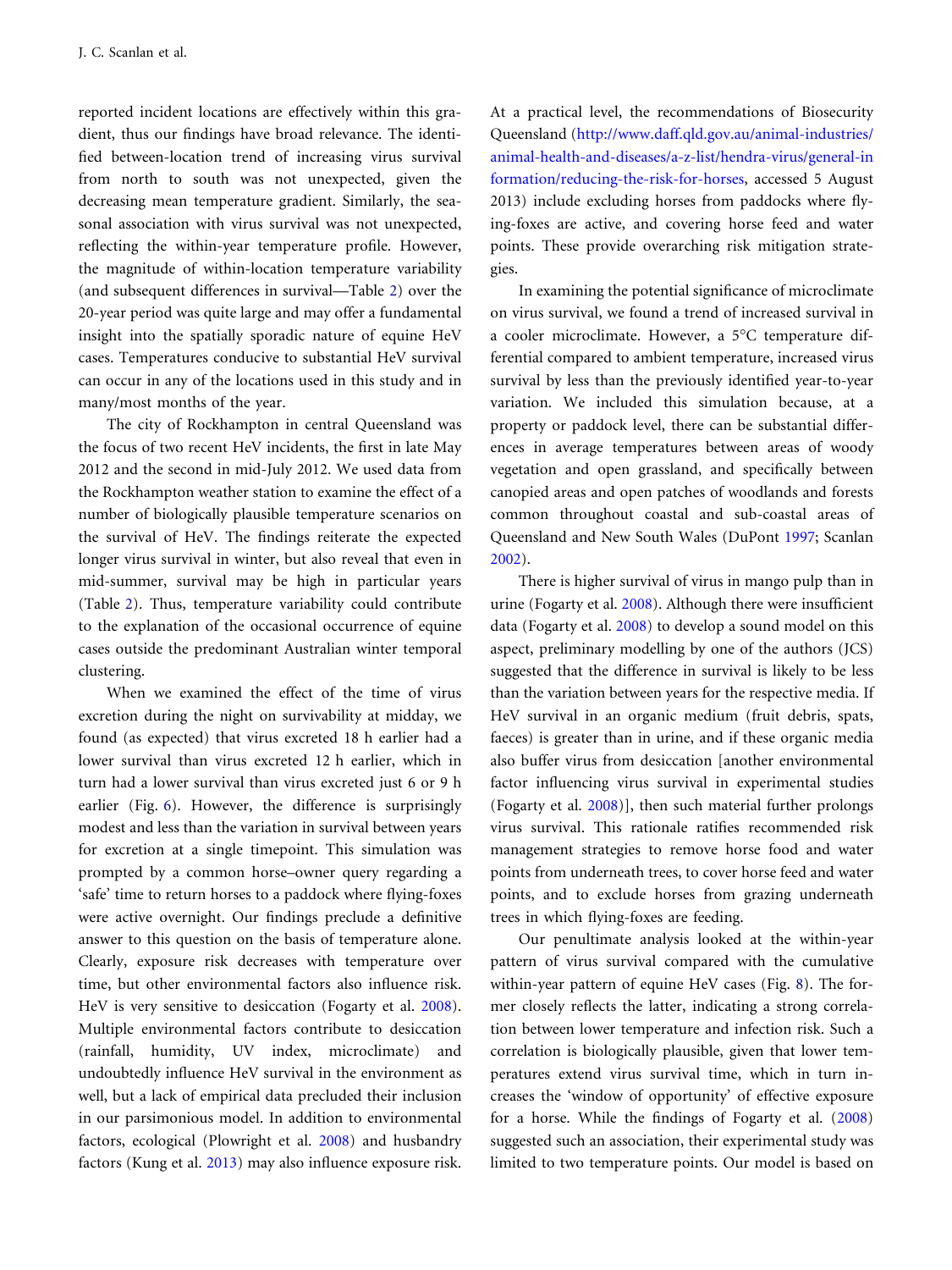<span id="page-8-0"></span>additional data using real temperature data from real case locations, adding support to that putative association. The absence of reported cases to date in the (Australian) autumn months of March and April, when the temperature profile is similar to that of spring months (in which cases have been reported) can plausibly be explained either by chance, or by the additional negative influence of other seasonal factors on virus survival. The occurrence of the first reported February case in 2013 supports the former, and the likelihood is that cases will eventually be reported in all months. The more pronounced peak of cases June to August is consistent with the presence of additional risk factors at this time, or alternatively may reflect the unprecedented mid-year cluster of cases in 2011.

Finally, we sought to explore whether reported HeV case years had a different temperature profile to non-case years. We found no consistent difference between case years and non-case years suggesting that, while temperature may be an important factor in virus survival, other factors are needed to constitute sufficient cause for effective transmission to horses. This putative complex causality has been previously discussed (Field et al. [2011](#page-9-0)) in seeking an association between virus excretion prevalence in flyingfoxes and equine cases. They suggest that sufficient cause (in addition to the presence of virus) may include unidentified host, agent and environmental factors.

Although there are limited experimental studies on the survival of HeV, a significant body of work exists on the survival and/or inactivation of influenza viruses (Casanova et al. 2010) and coronaviruses (Weber and Stilianakis [2008](#page-9-0)), indicating that the survival of enveloped viruses in general is dependent on temperature and relative humidity. Consistent with our contention regarding HeV, some of this work also suggests a role for additional factors such as ultraviolet radiation (Weber and Stilianakis [2008](#page-9-0)).

In this paper, we have focused solely on elaborating the effects of temperature on virus survival, and the findings should be interpreted in this context. The intent was not to illustrate actual survivability, but rather relative survivability and thus relative exposure and infection risk for horses. Figure [5](#page-5-0) indicates that theoretically, up to 30% of virus may remain in the environment after 4 days. This projection reflects the effect of temperature in isolation; actual survivability will be much shorter, because actual survivability will reflect the effect of a range of factors in addition to temperature. As discussed earlier, desiccation, pH and substrate are additional factors known to influence virus survival in laboratory studies (Fogarty et al. [2008](#page-9-0)). In an environmental context, climate factors such as humidity, rainfall, wind and ultraviolet radiation intensity will undoubtedly contribute to actual HeV survival. There may well be additional, as yet unidentified, factors.

#### **CONCLUSIONS**

We have sought to extrapolate the findings of experimental studies on HeV survival in the laboratory to the real world, using Australian Bureau of Meteorology data from known equine HeV case locations. Our simulation modelling shows, first, that virus survival varies with location and with season, and second, that factors such as the timing of virus excretion during the night and microclimate account for less variation in virus survival than does temperature variation between years. Finally, and importantly, the model shows that the effect of ambient temperature on the survival of virus in the environment mirrors both the annual clustering of HeV cases in the Australian winter, and occasional sporadic cases at other times of year. We do not contend that temperature is the sole or primary driver for infection in horses, nor that temperature alone influences virus survival in the environment, but rather that it constitutes part of a 'sufficient cause' paradigm, as previously proposed (Field et al. [2011](#page-9-0)). Further work is required to elaborate other contributing causal components.

#### **ACKNOWLEDGMENTS**

The authors gratefully acknowledge the members of the Queensland Centre for Emerging Infectious Diseases team and the special funding from the Queensland Government.

## **REFERENCES**

- Baldock FC, Douglas IC, Halpin K, Field H, Young PL, Black PF (1996) Epidemiological investigations into the 1994 equine morbillivirus outbreaks in Queensland, Australia. Sing Veterinary Journal 20:57–61
- Casanova LM, Jeon S, Rutala WA, Weber DJ, Sobsey MD (2010) Effects of air temperature and relative humidity on coronavirus survival on surfaces. Applied Environmental Microbiology 76:2712–2717
- Daszak P, Cunningham AA, Hyatt AD (2000) Emerging infectious diseases of wildlife—threats to biodiversity and human health. Science 287:443–449
- Dobson A, Foufopoulos J (2001) Emerging infectious pathogens of wildlife. Philosophical Transactions of the Royal Society London B Biological Sciences 356:1001–1012